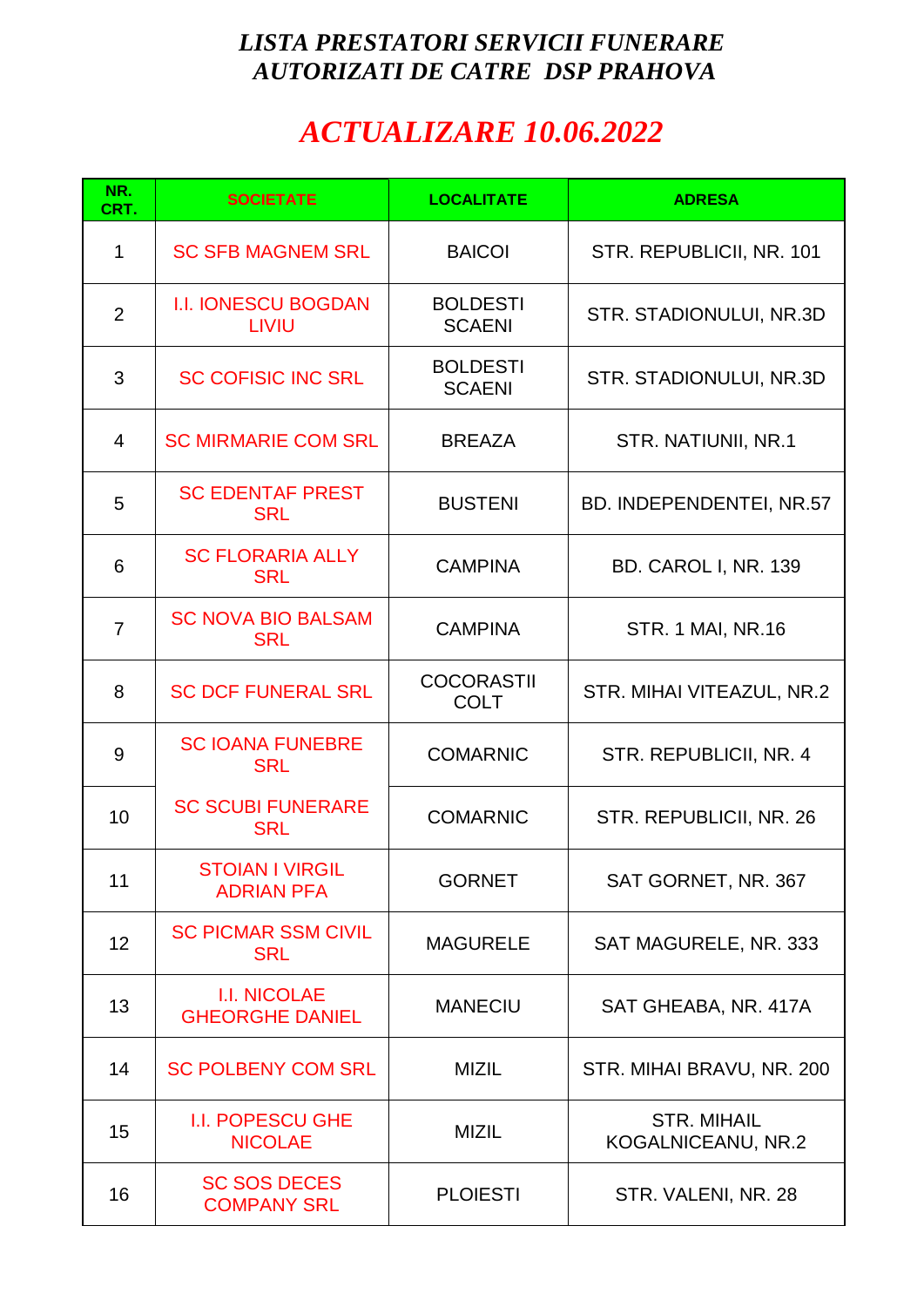| 17  | <b>SC BODSON PREST</b><br><b>SRL</b>                                  | <b>PLOIESTI</b> | STR. NEAGOE BASARAB,<br><b>NR.14</b>          |
|-----|-----------------------------------------------------------------------|-----------------|-----------------------------------------------|
| 18. | <b>SC CASA FUNERARA</b><br><b>ANA MURESANU SRL</b>                    | <b>PLOIESTI</b> | BD. PETROLULUI, NR.59,<br>C427                |
| 19  | <b>SC ONORANTE</b><br><b>FUNERARE CASA</b><br><b>DANIEL SRL D</b>     | <b>PLOIESTI</b> | STR. GHEORGHE DOJA, NR.<br>92                 |
| 20  | <b>SC DUMITRESCU</b><br><b>FUNERAL SERVICES</b><br><b>SRL</b>         | <b>PLOIESTI</b> | STR. MIHAI BRAVU, NR. 330,<br>C <sub>2</sub>  |
| 21  | <b>SC SERVICII</b><br><b>FUNERARE IN</b><br><b>MEMORIA SRL</b>        | <b>PLOIESTI</b> | STR. GAGENI, NR. 1                            |
| 22  | <b>SC COZMA IMPACT</b><br><b>SNC</b>                                  | <b>PLOIESTI</b> | <b>STR. GHEORGHE</b><br>PETRESCU, NR.58       |
| 23  | <b>SC COMPANIA</b><br><b>FUNERARA CIPRIAN</b><br><b>COJANI SRL</b>    | <b>PLOIESTI</b> | STR. NICOLAE TITULESCU,<br><b>NR.7</b>        |
| 24  | <b>MURESANU I ANA</b><br>"ACTIVITATI SERVICII"                        | <b>PLOIESTI</b> | STR. BUNAVESTIRE, NR.<br>32A                  |
| 25  | <b>I.I. RADU VALERICA</b><br><b>ÄCTIVITATI DE</b><br><b>SERVICII"</b> | <b>PLOIESTI</b> | STR. VALENI, NR. 80                           |
| 26  | <b>SC ODIHNA PLACUTA</b><br><b>SRL</b>                                | <b>PLOIESTI</b> | STR. GAGENI, NR. 18                           |
| 27  | <b>SC XABEL PREST</b><br><b>SERVICE SRL</b>                           | <b>PLOIESTI</b> | STR. C.T. GRIGORESCU,<br>NR.18                |
| 28  | <b>SC ALEX &amp; PETRE</b><br><b>INVEST SRL</b>                       | <b>PLOIESTI</b> | STR. ARBORILOR, NR.5                          |
| 29  | <b>SC SOOFT</b><br><b>PROFESIONAL HOME</b>                            | <b>PLOIESTI</b> | ANA IPATESCU, NR. 48, AP.2                    |
| 30  | <b>SC DELIANA COR SRL</b>                                             | <b>PLOIESTI</b> | STR. RUDULUI, NR. 106                         |
| 31  | <b>SC ALINAREA SERV</b><br><b>SRL</b>                                 | <b>PLOIESTI</b> | PIATA 1 DECEMBRIE 1918,<br>NR.1, INCINTA NORD |
| 32  | <b>SC VIO BUILDER IMAGE</b><br><b>SRL</b>                             | <b>PLOIESTI</b> | STR. MIRCEA CEL BATRAN,<br>NR. 222            |
| 33  | <b>PFA ILIE ADRIAN ION</b>                                            | <b>PLOIESTI</b> | STR. GHEORGHE DOJA, NR.<br>111                |
| 34  | <b>SC ARMONY TRADE</b><br><b>SRL</b>                                  | <b>PLOIESTI</b> | STR. TORCATORI, NR. 13                        |
| 35  | <b>I.I. NITU GH. CORNEL</b><br>"NITU"                                 | <b>PLOPENI</b>  | <b>PIATA STEJARU</b>                          |